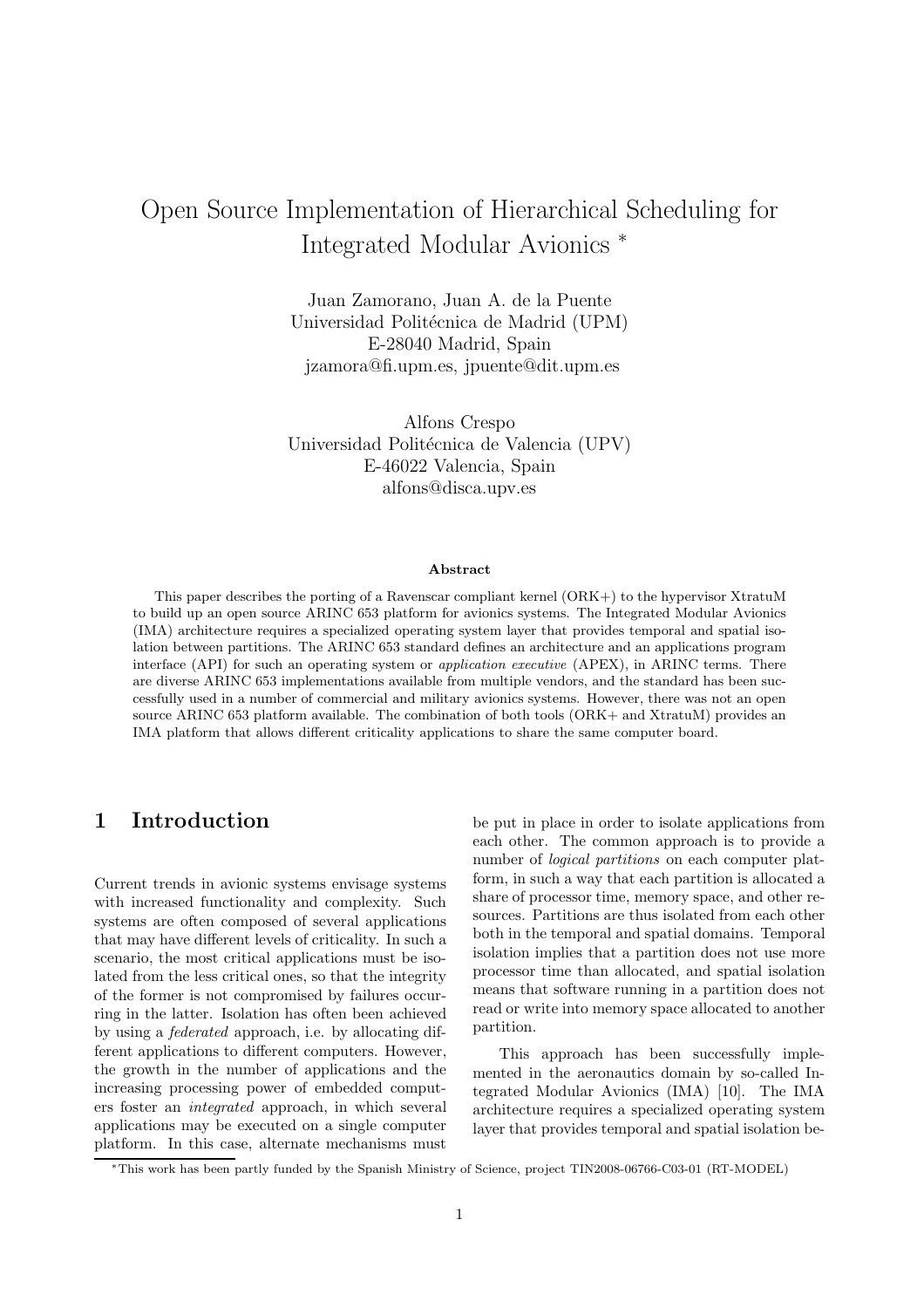tween partitions. The ARINC 653 standard defines an architecture and an applications program interface (API) for such an operating system or *applica*tion executive (APEX), in ARINC terms. Temporal isolation is provided by using a two-level scheduling scheme. A partition scheduler allocates processor time to partitions according to a static cyclic schedule, where each partition runs in turn for the duration of a fixed slice of time (cf. figure 1). The ARINC global scheduler is a variant of a static cyclic executive, while the local schedulers are priority-based. Spatial isolation between partitions is provided by implementing a separate address space for each partition, in a similar way as process address spaces are protected from each other in conventional operating systems. There are diverse ARINC 653 implementations available from multiple vendors, and the standard has been successfully used in a number of commercial and military avionics systems. However, there was not an open source ARINC 653 platform available.

This paper describes the porting of an improved version of the Open Ravenscar Kernel (ORK+) [11] to the hypervisor XtratuM [9] to build up an open source ARINC 653 platform [3] for avionics systems. The combination of both tools provides an IMA platform that allows different criticality applications to share the same computer board. Section 2 describes the main features of the hypervisor XtratuM. Section 3 details the architecture of ORK+ and changes needed to port it to XtratuM. Finally, some conclusions about the resulting ARINC 653 complaint operating system are drawn and plans for the near future are explained in section 4.



FIGURE 1: ARINC 653 hierarchical architecture.

## 2 XtratuM Overview

XtratuM [7, 8, 6] is a type 1 hypervisor that uses para-virtualisation. It was designed to meet safety critical real-time requirements. The most relevant features are:

- Bare hypervisor.
- Employs para-virtualisation techniques.
- An hypervisor designed for embedded systems: some devices can be directly managed by a designated partition.
- Strong temporal isolation: fixed cyclic scheduler.
- Strong spatial isolation: all partitions are executed in processor user mode, and do not share memory.
- Fine grain hardware resource allocation via a configuration file.
- Robust communication mechanisms (AR-INC653 sampling and queuing ports).

XtratuM provides a virtual machine closer to the native hardware. The virtual machine provides the access to the system resources: cpu registers, clock, timer, memory, interrupts, etc., through a set of system calls (hypercalls). Each virtual machine is referred as "guest", "domain" or "partition" and can contain a bare code or an operating system with the applications. To execute an operating system as a guest partition, it has to be para-virtualised which implies the replacement of some parts of the operating system HAL (Hardware Abstraction Layer) with the corresponding hypercalls.

In this approach, a partition is a *virtual com*puter rather than a group of strongly isolated processes. When multi-threading (or tasking) support is needed in a partition, then an operating system or a run-time support library has to provide it.

Figure 2 shows the XtratuM architecture and the relation with the partitions.

The services provided by XtratuM are summarised in the table 1. Additionally to these general services, XtratuM provides specific services that strongly depend on the native processor that are shown in table 2.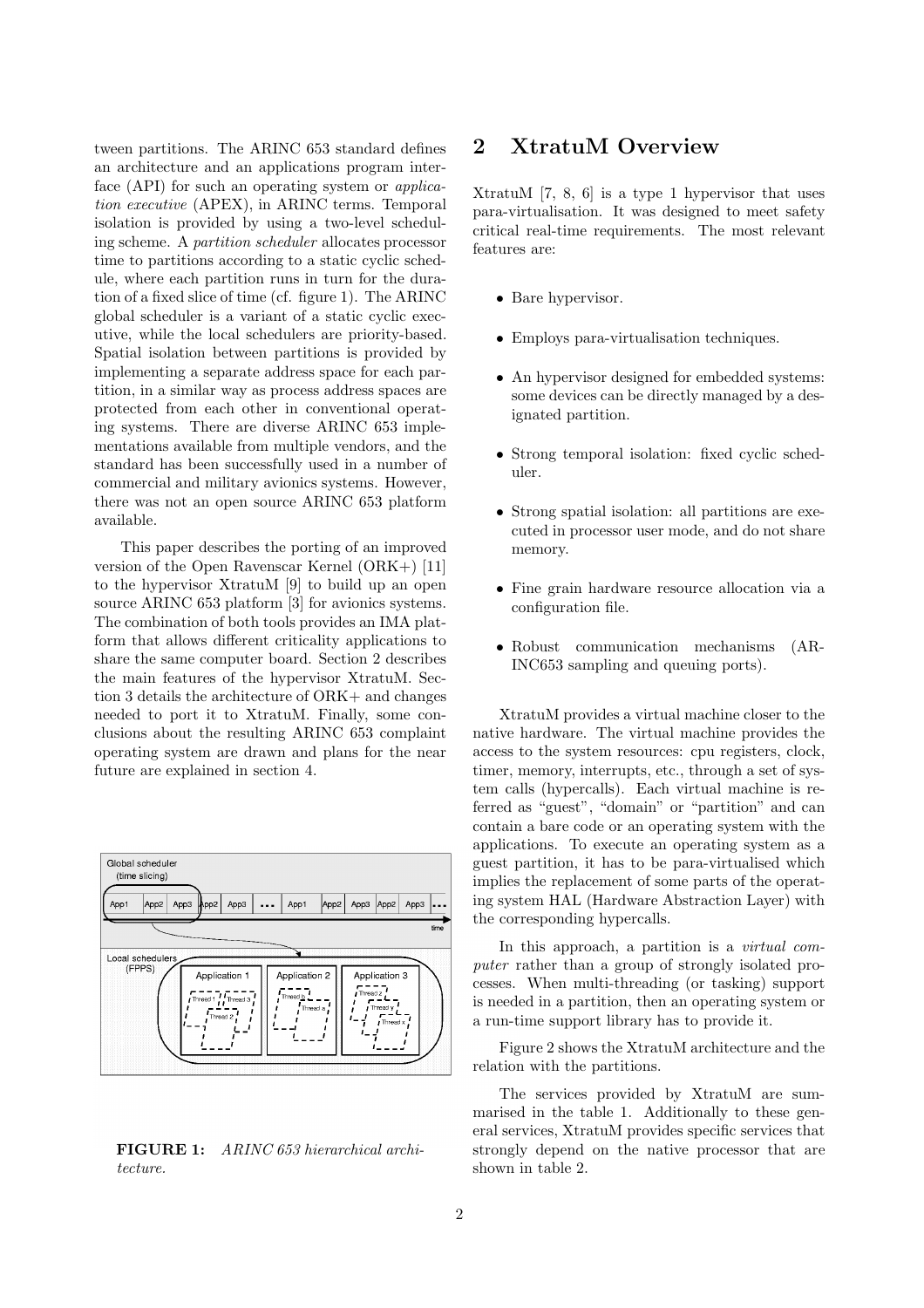

FIGURE 2: XtratuM and its development environments.

| Group of ser- | Hypercalls                            | Partition |
|---------------|---------------------------------------|-----------|
| vices         |                                       | type      |
| Clock man-    | get clock; define timers              | Normal    |
| agement       |                                       |           |
| IRQ Man-      | enable / disable IRQs,                | Normal    |
| agement       | mask / unmaks IRQs                    |           |
| IP Commu-     | create ports; read $\frac{\ }{r}$ re- | Normal    |
| nication      | ceive / write / send                  |           |
|               | messages                              |           |
| IO manage-    | read/write IO                         | Normal    |
| ment          |                                       |           |
| Partition     | mode change, halt / re-               | System    |
| management    | set / resume / suspend                |           |
|               | / shutdown partitions                 |           |
|               | (system)                              |           |
|               |                                       |           |
| Health mon-   | read / seek / status                  | System    |
| itoring man-  | HM events                             |           |
| agement       |                                       |           |
| Audit facili- | read / status                         | System    |

TABLE 1: XtratuM hypercalls

| SparcV8 hypercalls    |
|-----------------------|
| XM_sparcv8_atomic_add |
| XM sparcv8 atomic and |
| XM_sparcv8_atomic_or  |
| XM sparcv8_ush_regwin |
| XM sparcv8 get ags    |
| XM_sparcv8_inport     |
| XM sparcv8 iret       |
| XM_sparcv8_outport    |
| XM_sparcv8_set_ags    |

TABLE 2: XtratuM SparcV8 hypercalls

Currently, version 2.2 is being used by CNES as a TSP-based solution for building highly generic and reusable on-board payload software for space applications [1]. TSP (time and space partitioning) based architecture has been identified as the best solution to ease and secure reuse. It enables a major decoupling of the generic features that are being developed, validated, and maintained in mission-specific data processing [2].

## 3 ORK+ Overview

ORK [4] is an open-source real-time kernel which provides full conformance with the Ravenscar tasking profile on embedded computers. The kernel has a reduced size and complexity, and has been carefully designed to allow the building of reliable software for embedded applications. This kernel is integrated in a cross-compilation system based on GNAT, supporting the subset of Ada tasking which is allowed by the Ravenscar profile in an efficient and compact way.

ORK+ [11] includes support for the new Ada 2005 timing features, such as execution time clocks and timers. The ORK+ kernel provides all the required functionality to support real-time programming on top of the LEON2 hardware architecture. The kernel functions are grouped as follows:

- 1. Task management, including task creation, synchronization, and scheduling.
- 2. Time services, including absolute delays and real-time clock.
- 3. Interrupt handling.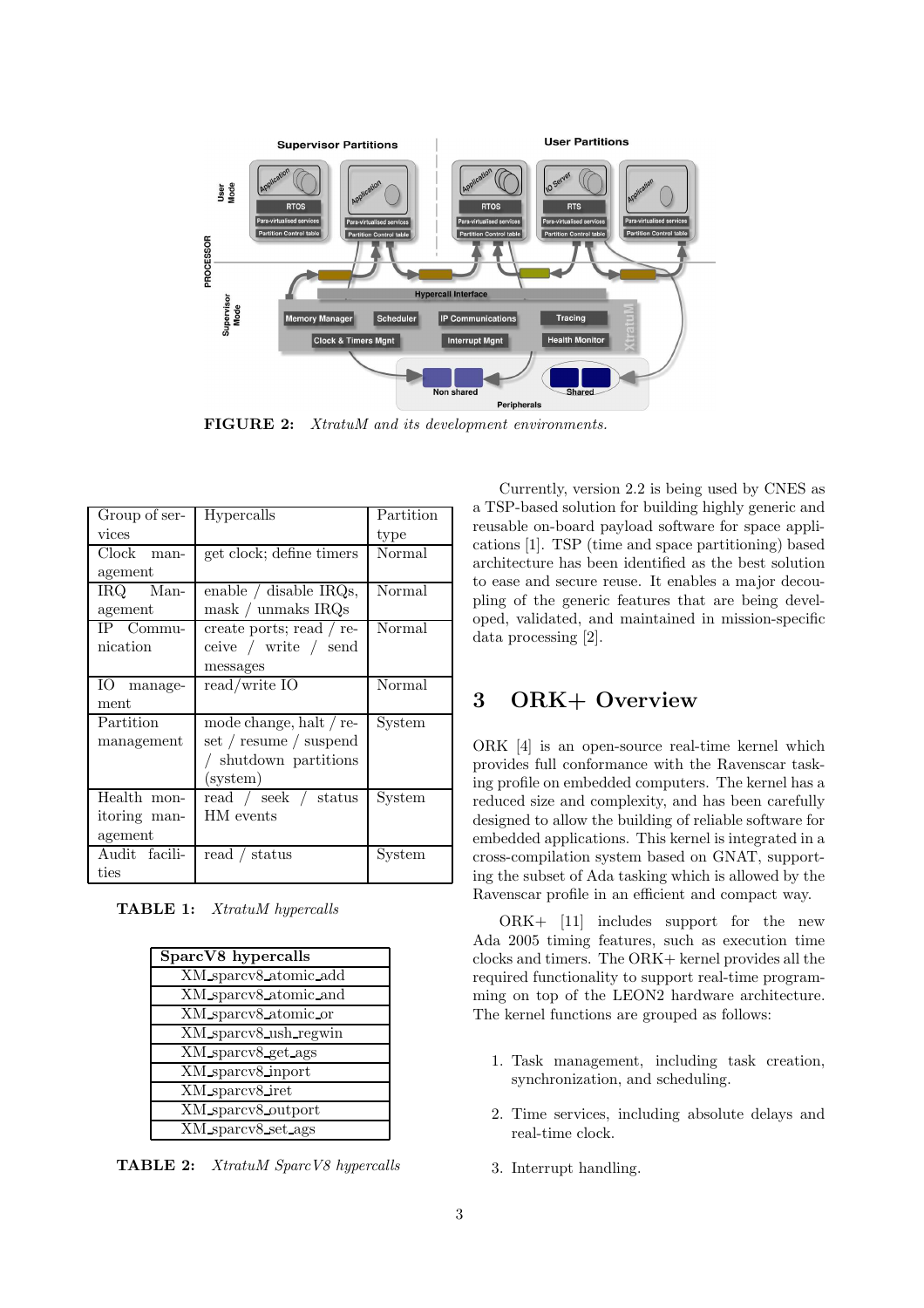

FIGURE 3: ORK+ architecture.

That kernel functionality is implemented with the following components (figure 3):

- System.  $BB:$ <sup>1</sup> Root package (empty interface).
- System.BB.Threads: Thread management, including synchronization and scheduling control functions.
- System.BB.Threads.Queues: Different kernel queues such as alarm queue and ready queue.
- System.BB.Time: Clock and delay services including support for timing events.
- System.BB.Time.Execution Time Support: Execution time clocks and timers as well as group budgets support.
- System.BB.Interrupts: Interrupt handling.
- System.BB.Parameters: Configuration parameters.
- System.BB.CPU Primitives: Processordependent definitions and operations.
- System.BB.Peripherals: Support for peripherals in the target board.
- System.BB.Peripherals.Registers: Definitions related to input-output registers of the peripheral devices.
- System.BB.Serial Output: Support for serial output to a console.

That software architecture make easy to port ORK+ to different hardware or software platforms. Most of kernel components are fully independent from the underlying platform and the lower level components have specifications that are also platform independent. In this way, it is only needed to re-implement the lowest level functions on top of the provided XtratuM functions to obtain the full ORK+ functionality.

The modified components were System.BB.Time, System.BB.Interrupts, System.BB.CPU Primitives, System.BB.Time.Execution Time Support and System.BB.Peripherals.

<sup>&</sup>lt;sup>1</sup>"BB" stands for "bare-board kernel".